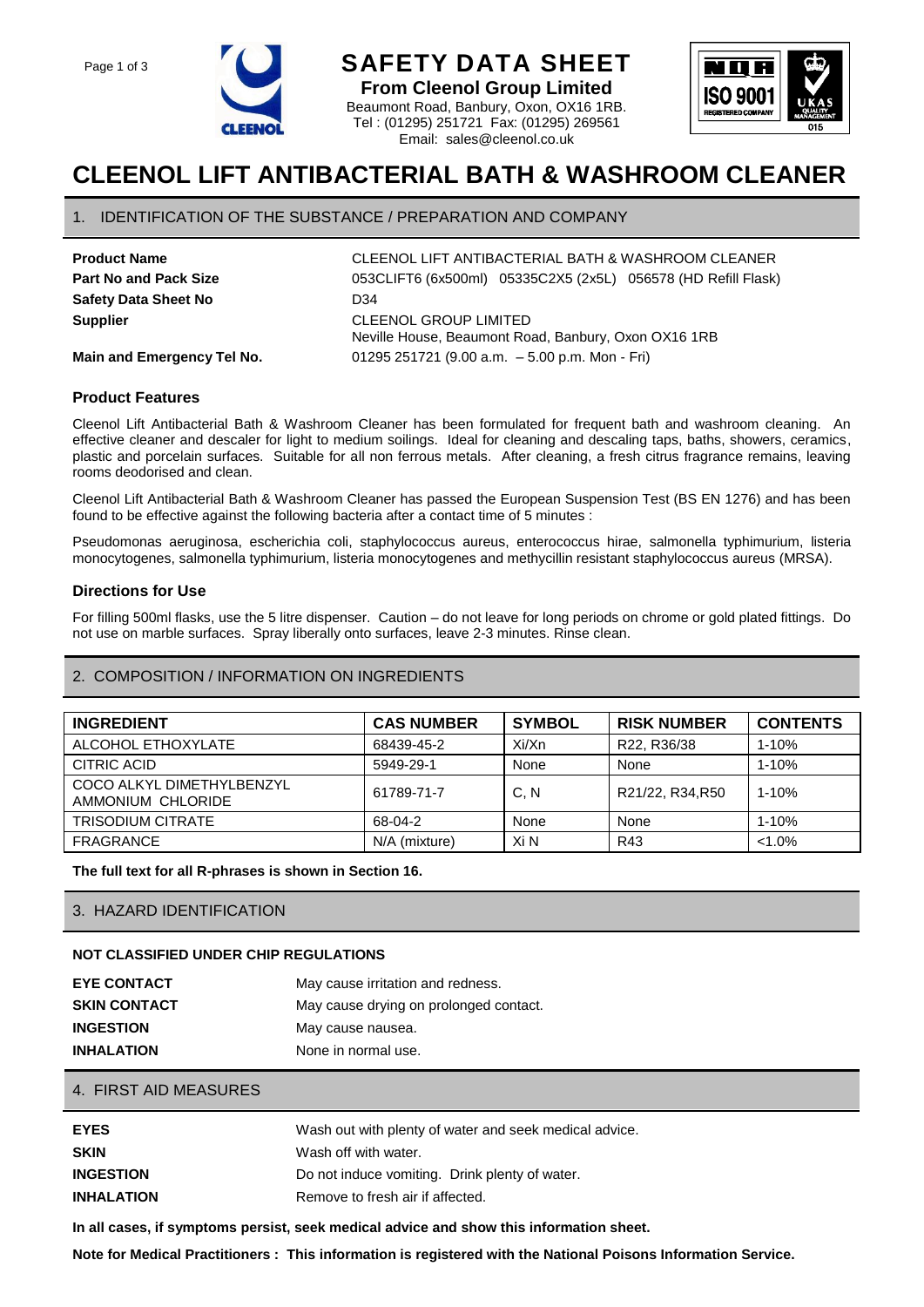# **CLEENOL LIFT ANTIBACTERIAL BATH & WASHROOM CLEANER**

| 5. FIRE FIGHTING MEASURES                                       |                                                                                                                                        |  |
|-----------------------------------------------------------------|----------------------------------------------------------------------------------------------------------------------------------------|--|
| <b>EXTINGUISHING MEDIA</b>                                      | This material is not flammable. Use extinguishing media appropriate for surrounding<br>fire.                                           |  |
| PROTECTIVE MEASURES IN FIRE                                     | N/A                                                                                                                                    |  |
| <b>HAZARDOUS DECOMPOSITION</b>                                  |                                                                                                                                        |  |
| <b>PRODUCTS</b>                                                 | N/A                                                                                                                                    |  |
| 6. ACCIDENTAL RELEASE MEASURES                                  |                                                                                                                                        |  |
| <b>PERSONAL PRECAUTIONS</b>                                     | Avoid contact with skin and eyes.                                                                                                      |  |
| <b>SPILL CLEAN UP METHODS</b>                                   | Wash small spills to drain. Large spills should be absorbed by sand/granules and<br>disposed of carefully.                             |  |
| <b>PROTECTION OF ENVIRONMENT</b>                                | Large spills or uncontrolled discharges into rivers or streams must be reported to the<br>Environment Agency or other regulatory body. |  |
| 7. HANDLING AND STORAGE                                         |                                                                                                                                        |  |
| <b>USAGE PRECAUTIONS</b>                                        | Avoid contact with skin and eyes. Wear suitable gloves. Do not breathe spray mists.                                                    |  |
| <b>STORAGE PRECAUTIONS</b>                                      | Store so as to avoid extremes of temperature. Do not allow to freeze.                                                                  |  |
| 8. EXPOSURE CONTROLS / PERSONAL PROTECTION                      |                                                                                                                                        |  |
| <b>VENTILATION</b>                                              | N/A                                                                                                                                    |  |
| <b>RESPIRATORS</b>                                              | N/A                                                                                                                                    |  |
| <b>PROTECTIVE GLOVES</b>                                        | Wear rubber or PVC gloves                                                                                                              |  |
| <b>EYE PROTECTION</b>                                           | N/A                                                                                                                                    |  |
| <b>OTHER PROTECTION</b>                                         | N/A                                                                                                                                    |  |
| 9. PHYSICAL AND CHEMICAL PROPERTIES                             |                                                                                                                                        |  |
| <b>APPEARANCE</b>                                               | Clear lemon liquid                                                                                                                     |  |
| <b>ODOUR</b>                                                    | Lemon                                                                                                                                  |  |
| <b>SOLUBILITY</b>                                               | Miscible with water                                                                                                                    |  |
| <b>BOILING POINT</b><br><b>SPECIFIC GRAVITY</b>                 | $100^0C$<br>0.055                                                                                                                      |  |
| <b>FLASH POINT</b>                                              | None                                                                                                                                   |  |
| <b>MELTING POINT</b>                                            | N/A                                                                                                                                    |  |
| 10. STABILITY AND REACTIVITY                                    |                                                                                                                                        |  |
| <b>STABILITY</b>                                                | Stable in normal use conditions.                                                                                                       |  |
| <b>MATERIALS TO AVOID</b>                                       | N/A                                                                                                                                    |  |
|                                                                 | Do not mix with any other chemical product.                                                                                            |  |
| 11. TOXILOGICAL INFORMATION                                     |                                                                                                                                        |  |
| <b>TOXICOLOGICAL INFORMATION</b><br><b>OTHER HEALTH EFFECTS</b> | Refer to Hazard Identification and Composition Sections.<br>N/A                                                                        |  |
|                                                                 |                                                                                                                                        |  |
| 12. ECOLOGICAL INFORMATION                                      |                                                                                                                                        |  |
|                                                                 |                                                                                                                                        |  |